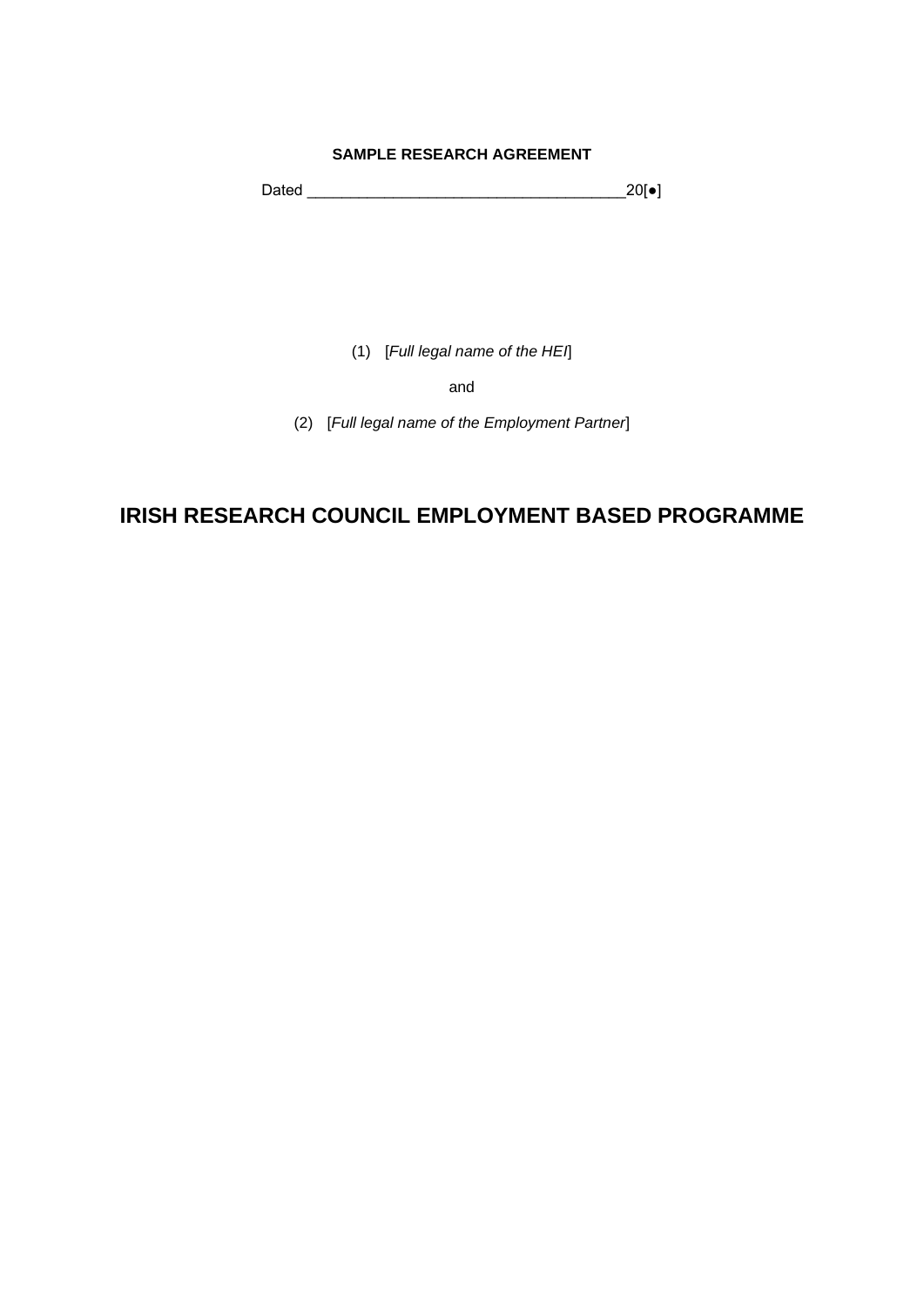## **AGREEMENT RELATING TO IRISH RESEARCH COUNCIL EMPLOYMENT-BASED PROGRAMME**

**This Agreement** dated **and a set of the set of the set of the set of the set of the set of the set of the set of the set of the set of the set of the set of the set of the set of the set of the set of the set of the set** 

- (1) [●] (the "**HEI**"); [an academic institution incorporated *or* established under [statute *or* charter in Ireland],] whose [principal address *or* registered office] is at [●] and
- (2) [●] (the "**Employment Partner**"), [a company *or* insert relevant entity type incorporated in [•] with registration number [•],] whose [principal place of business *or* registered office] is at [•].and
- (3) [●] (the "**Scholar**"), the person awarded the Scholarship whose principal place of residence is at [•].

#### **Background:**

- A. The Irish Research Council ("the Council") operates the Employment-Based Programme ("the Programme") to provide opportunities to suitably qualified individuals to pursue a postgraduate degree in any discipline, at an eligible HEI within Ireland, while employed by an Employment Partner.
- B. The Employment Partner, the HEI and the Scholar have by acceptance of this award, agreed to be bound by the Terms and Conditions of the Programme ("the Council's Terms").
- C. The Employment Partner and the Scholar both acknowledge that under the Council's Terms the HEI is made responsible for the distribution of the Scholarship Fund in the manner specified therein and both agree to co-operate with the HEI and notwithstanding any other provision of this Agreement, to do all such acts and things as may reasonably be required of each of them in order to facilitate the discharge by the HEI of its obligations under the Council's Terms in a timely manner and otherwise to ensure compliance with their own obligations under the Council's Terms.
- D. The Scholar is employed by the Employment Partner.
- E. This agreement sets out the way in which the scholarship will be managed by the Employment Partner, the HEI and the Scholar and deals with, among other things, intellectual property rights and confidentiality arising from the Programme.

#### **The Parties agree** as follows:

#### **1. Interpretation**

1.1 *Definitions.* In this Agreement (and the background recitals above), unless the context requires otherwise or unless otherwise specified the following words shall have the following meanings:

| <b>Academic Supervisor</b> | Shall mean the person or persons responsible for supporting and |  |
|----------------------------|-----------------------------------------------------------------|--|
|                            | guiding the Scholar and ensuring the quality of the research    |  |
|                            | produced under the Scholarship.                                 |  |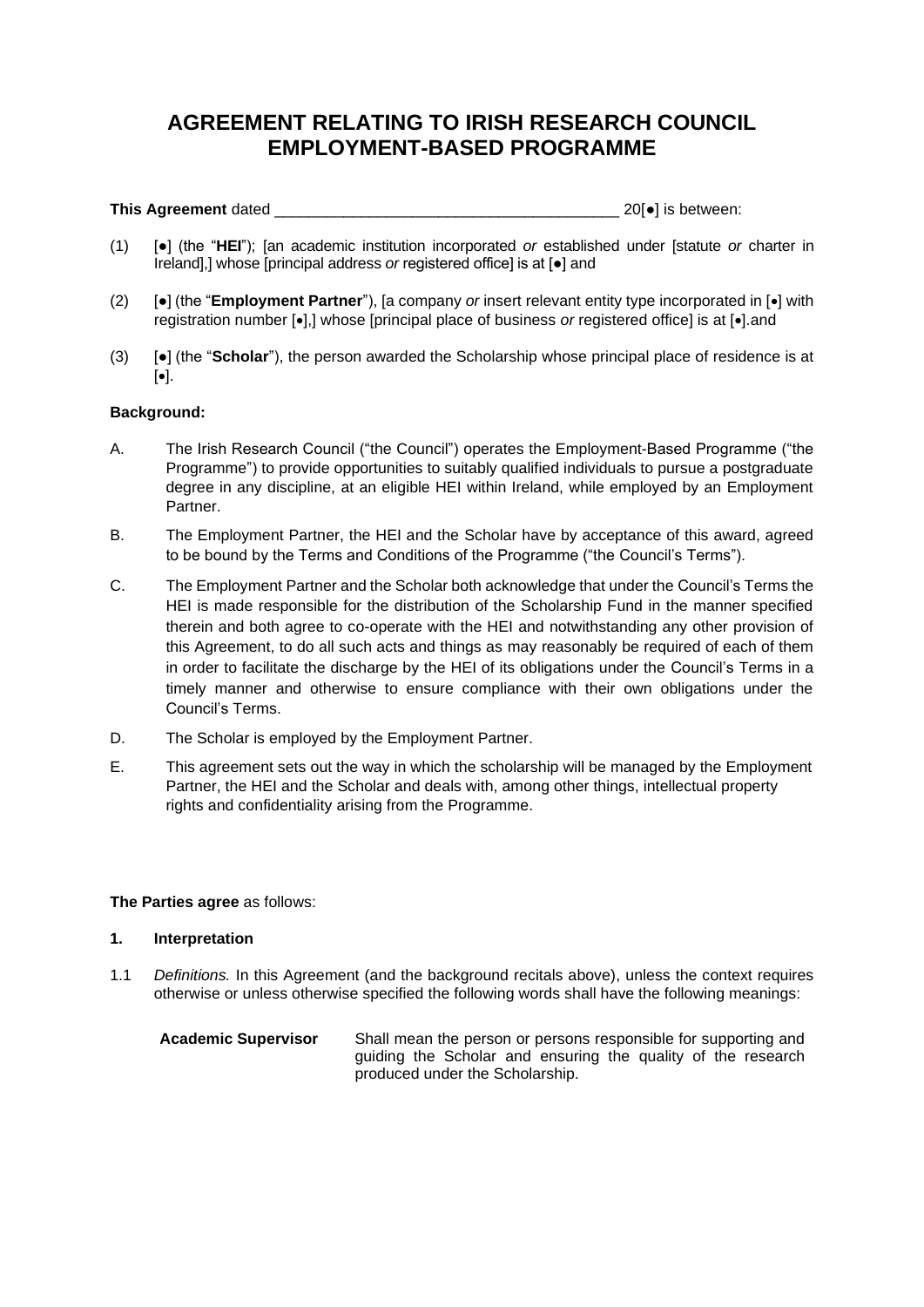| <b>Background IP</b>                      | Any Intellectual Property in the same or related fields to the<br>research contemplated by this Agreement, developed, owned,<br>licensed to or otherwise controlled by a Party prior to the<br>Commencement Date or generated by that Party independently of<br>the Project and, in each case, made available by that Party for use<br>in connection with the Project in accordance with the process set<br>out at Clause 7.3. A list of Background IP as at the date of this<br>Agreement is set out in Schedule 2.                                                                                                                                                                                                                                                                                                                   |  |
|-------------------------------------------|----------------------------------------------------------------------------------------------------------------------------------------------------------------------------------------------------------------------------------------------------------------------------------------------------------------------------------------------------------------------------------------------------------------------------------------------------------------------------------------------------------------------------------------------------------------------------------------------------------------------------------------------------------------------------------------------------------------------------------------------------------------------------------------------------------------------------------------|--|
| <b>Commencement Date</b>                  | The commencement date as set out in Schedule 1.                                                                                                                                                                                                                                                                                                                                                                                                                                                                                                                                                                                                                                                                                                                                                                                        |  |
| <b>Completion Date</b>                    | The completion date as set out in Schedule 1.                                                                                                                                                                                                                                                                                                                                                                                                                                                                                                                                                                                                                                                                                                                                                                                          |  |
| <b>Confidential</b><br><b>Information</b> | Any information relating to the business, affairs, technology,<br>products or processes of a Disclosing Party that:                                                                                                                                                                                                                                                                                                                                                                                                                                                                                                                                                                                                                                                                                                                    |  |
|                                           | (i)<br>in respect of information provided in documentary form or<br>by way of a model or in other tangible form, at the time of<br>provision is marked or otherwise designated to show<br>expressly or by necessary implication that it is imparted in<br>confidence;<br>in respect of information that is imparted orally, described<br>(ii)<br>by the Disclosing Party or its representatives to the<br>Receiving Party as being confidential at the time of<br>disclosure [and confirmed in writing, marked confidential<br>and sent to the receiving party within [28] days of the oral<br>disclosure];<br>(iii) is a copy of any of the foregoing; or<br>(iv) due to its character or nature, a reasonable person in a like<br>position to the Receiving Party and<br>under<br>like<br>circumstances would consider confidential. |  |
| <b>Disclosing Party</b>                   | The Party disclosing Confidential Information to the other Party in<br>connection with the Project.                                                                                                                                                                                                                                                                                                                                                                                                                                                                                                                                                                                                                                                                                                                                    |  |
| <b>Employment Mentor</b>                  | Shall mean the person or persons designated by the Employment<br>Partner as being responsible for supporting and mentoring the<br>Scholar relating to the Employment Partner's involvement in the<br>Scholarship                                                                                                                                                                                                                                                                                                                                                                                                                                                                                                                                                                                                                       |  |
| <b>Employment Partner</b>                 | Shall mean a business, a company, a registered charity, a social,<br>cultural or not-for-profit organisation, or a semi-state commercial<br>organisation with a physical operational base in Ireland that will<br>employ the Scholar for the duration of the award.                                                                                                                                                                                                                                                                                                                                                                                                                                                                                                                                                                    |  |
| <b>Exercise Notice</b>                    | Written notice from the Employment Partner to the HEI that it<br>wishes to exercise the Option.                                                                                                                                                                                                                                                                                                                                                                                                                                                                                                                                                                                                                                                                                                                                        |  |
| <b>FOIA</b>                               | The Freedom of Information Act 2014, as amended, revised,<br>modified or replaced from time to time.                                                                                                                                                                                                                                                                                                                                                                                                                                                                                                                                                                                                                                                                                                                                   |  |
| <b>Foreground IP</b>                      | All Intellectual Property generated by the Parties in the<br>performance of the Project.                                                                                                                                                                                                                                                                                                                                                                                                                                                                                                                                                                                                                                                                                                                                               |  |
| HEI                                       | Higher Education Institute – shall mean a recognised HEI entitled<br>to award a Masters or a Doctorate of Philosophy (PhD) degree and<br>which is approved by the Council.                                                                                                                                                                                                                                                                                                                                                                                                                                                                                                                                                                                                                                                             |  |
| <b>HEI Foreground IP</b>                  | Shall mean IP created by the HEI in the performance of the project.                                                                                                                                                                                                                                                                                                                                                                                                                                                                                                                                                                                                                                                                                                                                                                    |  |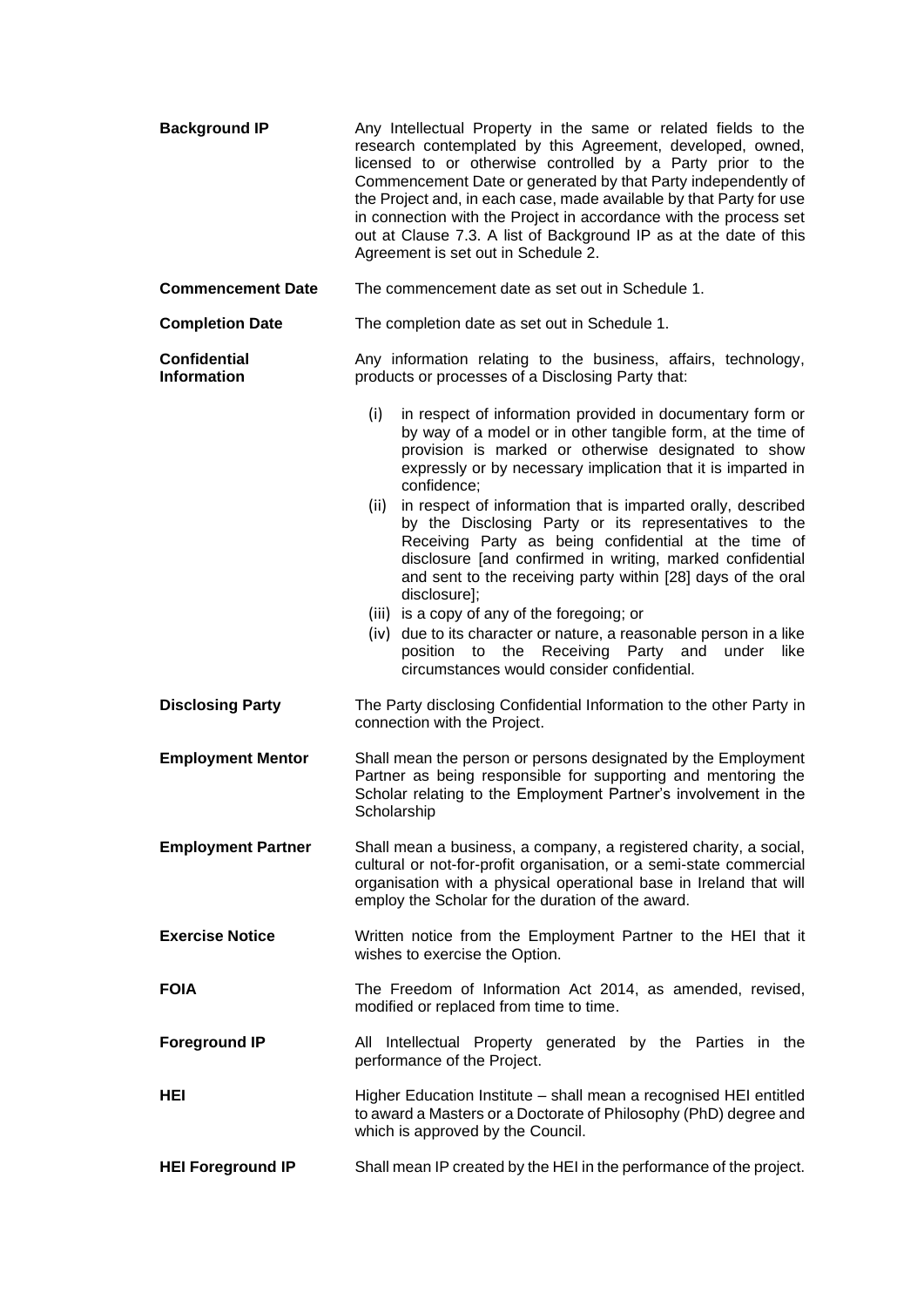| <b>Intellectual Property</b><br>(IP) | All intellectual property of any description including know-how<br>copyright, trade marks, database rights, design rights, patents,<br>utility models, and applications for, and the right to apply for any of<br>the foregoing items.                                                                                                                                                                                  |
|--------------------------------------|-------------------------------------------------------------------------------------------------------------------------------------------------------------------------------------------------------------------------------------------------------------------------------------------------------------------------------------------------------------------------------------------------------------------------|
| <b>Council's Terms</b>               | The Council's Employment-Based Programme Terms and<br>Conditions.                                                                                                                                                                                                                                                                                                                                                       |
| <b>Know-How</b>                      | Any unpatented technical information (including, without limitation,<br>information relating to inventions, discoveries, concepts,<br>methodologies, models, research, development and testing<br>procedures, the results of experiments, tests and trials,<br>manufacturing processes, techniques and specifications, quality<br>control data, analyses, reports and submissions) that is not in the<br>public domain. |
| <b>Losses</b>                        | Includes any demand, claim, proceeding, suit, judgement, loss,<br>liability, cost, expense, fee, penalty or fine.                                                                                                                                                                                                                                                                                                       |
| <b>Negotiation Period</b>            | [90] days from and including the date of the Exercise Notice, being<br>the period within which the parties must negotiate and conclude a<br>licence.                                                                                                                                                                                                                                                                    |
| <b>Notice Party</b>                  | A Party in respect of whom notice of termination is issued by the<br>other Party pursuant to Clause 12.1 in the Agreement.                                                                                                                                                                                                                                                                                              |
| <b>Option</b>                        | The option to negotiate a licence to HEI foreground IP granted by<br>the HEI to the Employment Partner pursuant to Clause 7.8 in the<br>Agreement.                                                                                                                                                                                                                                                                      |
| <b>Parties</b>                       | The HEI, the Employment Partner and the Scholar, and "Party"<br>shall mean any of them.                                                                                                                                                                                                                                                                                                                                 |
| <b>Personnel</b>                     | The officers, directors, employees, contractors, researchers or<br>registered students of a Party.                                                                                                                                                                                                                                                                                                                      |
| Project                              | The programme of work to be carried out by the Parties as<br>described in the project plan in Schedule 1.                                                                                                                                                                                                                                                                                                               |
| <b>Publishing Party</b>              | Any Party intending to publish any results of the Project.                                                                                                                                                                                                                                                                                                                                                              |
| <b>Receiving Party</b>               | The Party receiving Confidential Information from the other Party<br>in connection with the Project.                                                                                                                                                                                                                                                                                                                    |
| <b>Reviewing Party</b>               | The Party other than the Publishing Party.                                                                                                                                                                                                                                                                                                                                                                              |
| <b>Scholarship Fund</b>              | Shall mean the funding for the Scholarship.                                                                                                                                                                                                                                                                                                                                                                             |

- 1.2 *Construction.* In this Agreement, unless the context requires otherwise:
	- (a) the headings are used for convenience only and shall not affect its interpretation;
	- (b) references to persons shall include incorporated and unincorporated persons; references to the singular include the plural and vice versa; and references to either gender include the other and the neuter;
	- (c) references to Clauses and Schedules mean clauses of, and schedules to, this Agreement and to clauses in the Council's Terms where indicated;
	- (d) references in this Agreement to termination shall include termination by expiry;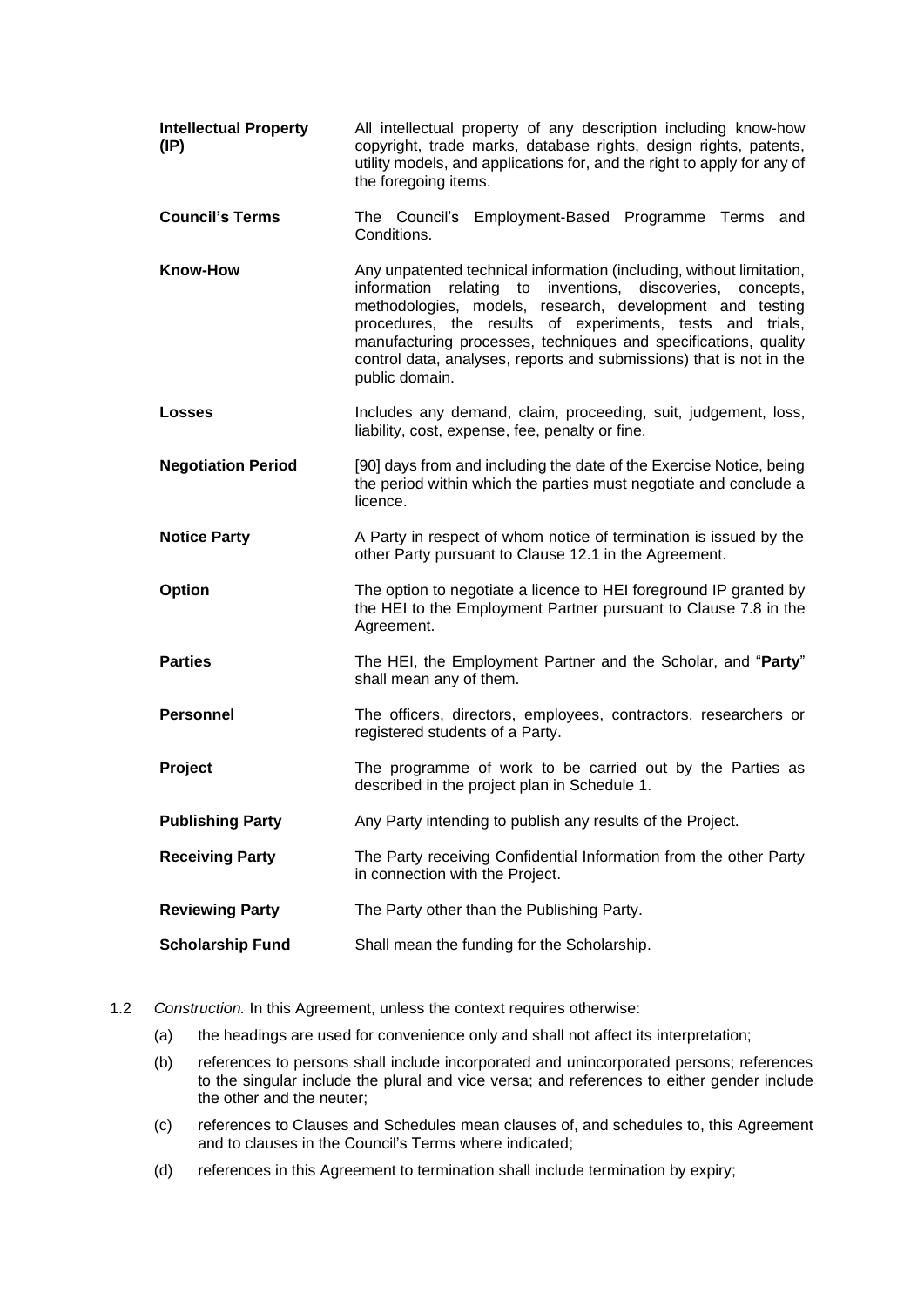- (e) where the word "including" is used it shall be understood as meaning "including without limitation";
- (f) time shall be construed by reference to time in Ireland;
- (g) 'this Agreement' mean the Clauses of, and the Schedules to, this Agreement and the Council's Terms, all of which shall be read as one document; and
- (h) 'business day' shall be construed as a reference to a day (other than a Saturday or Sunday) on which the banks are generally open for business in Ireland.
- 1.3 If any ambiguity or question of intent or interpretation arises, this Agreement shall be construed as if drafted jointly by the parties and no presumption or burden of proof shall arise favouring or disfavouring any Party by virtue of the authorship of any of the provisions of this Agreement.

#### **2. Scope of the Project**

2.1 *Project.* The Parties shall carry out the Project described in Schedule 1 with support from the Academic Supervisor and Employment Mentor.

*Duration.* The Project shall be carried out from the Commencement Date until the Completion Date or until such later date as may be agreed in writing between the Parties, or until it is terminated in accordance with the terms of this Agreement.

#### **3. Review of Progress**

- 3.1 The Parties shall agree a programme of work on a planned basis in order to complete the Research Project proposed by the Scholar and approved by the Council. The Parties agree to update the programme of work at an agreed frequency.
- 3.2 The Parties will hold review meetings on an agreed basis.

#### **4. Responsibilities of the HEI**

- 4.1 The HEI will support the Scholar to undertake further education for the purpose of attaining either a PhD or Masters award.
- 4.2 The HEI shall transfer the portion of the Scholarship Fund to the Employment Participant as set out in the Council's Terms subject to such portion of the Scholarship Fund being paid to the HEI by the Council and on deposit at the HEI.
- 4.3 The HEI has the right to stop making payments to the Employment Partner if
	- a. requested to do so by the Council;
	- b. the Scholar has not progressed in accordance with the HEI academic regulations;
	- c. the Employment Partner or the Scholar is in breach of the terms and conditions of the Council's Terms and this agreement.
- 4.4 For the avoidance of doubt, the obligation of the HEI to disburse payment of a portion of the Scholarship Fund to the Employment Partner shall at all times be subject to the Council having provided to the HEI the funds for that purpose. The Employment Partner shall be accountable for any and all relevant taxes and charges applicable to the Scholarship Fund paid to it.
- 4.5 The HEI shall deduct fees from the Scholarship Fund and shall have sole discretion on the application of funds other than those to be transferred to Employment Partner in accordance with the Council's Terms and this Agreement.
- 4.6 The HEI shall make equipment and facilities available for normal Scholar use. In the exceptional circumstances where use of certain items of equipment will incur additional charges, which are not covered by the Scholarship Fund, the HEI will notify the Employment Partner of these charges in advance.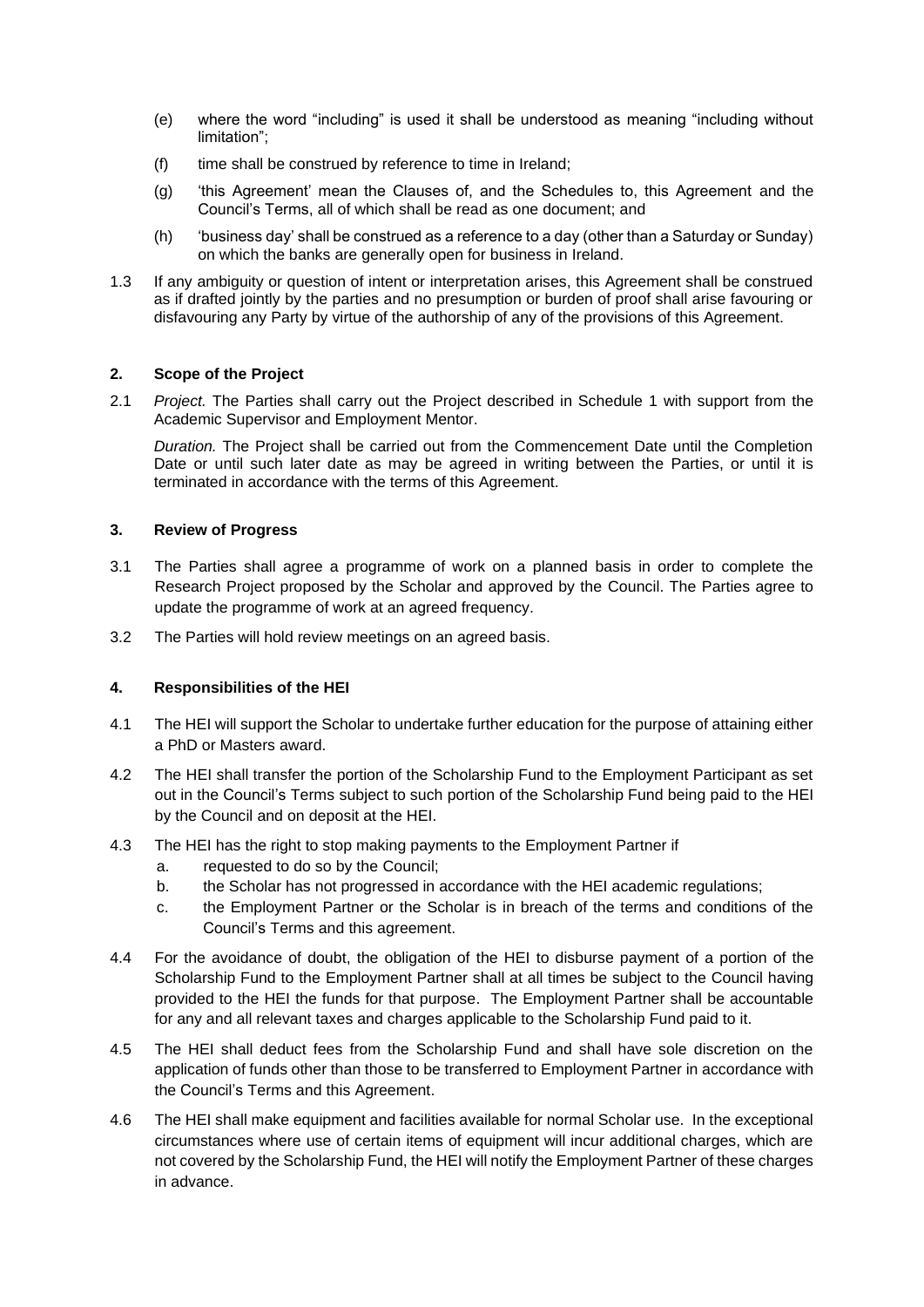#### **5. Responsibilities of the Scholar**

- 5.1 The relationship between the HEI and the Scholar is purely for attainment of further educational qualifications. A relationship of employer and employee shall not subsist between the HEI and the Scholar; accordingly the HEI shall not have any liability to Scholar as an employee. The relationship between the HEI and the Scholar is governed by the terms of the HEI academic regulations in force for the time being and from time to time this Agreement.
- 5.2 The Scholar shall comply with the Council's Terms.
- 5.3 The Scholar shall follow the reasonable instructions of the Academic Supervisor that are issued from time to time.
- 5.4 The Scholar is responsible for submitting the annual joint progress reports on time to the Council. A copy of all reports must be submitted to the HEI.

#### **6. Responsibilities of the Employment Partner**

- 6.1 The Employment Partner shall comply on a continuing basis with its obligations under the Council's Terms.
- 6.2 The Employment Partner shall employ the Scholar and support the Scholar to undertake either a PhD or Masters in accordance with the Council's Terms.
- 6.3 The Employment Partner shall use all reasonable endeavours to enable the Scholar to meet the Scholar's obligations under this Agreement.
- 6.4 The Employment Partner shall apply the portion of the Scholarship Fund received from the HEI in accordance with the Council's Terms. The Employment Partner shall maintain financial records relating to the payments or remittance of funds received from the HEI and shall provide copies of all such records required by the HEI to comply with the Council's Terms. The Employment Partner shall at all times deal with any employment related matters with respect to the Scholar in a timely and proper manner.
- 6.5 The Employment Partner shall hold the HEI harmless and pay all costs that fall due to the Council as a result of the Employment Participant's actions in breach of this Agreement.
- 6.6 The Employment Partner shall allow the HEI and its employees and agents and the Council and its employees and agents to access and inspect the relevant accounts of the Employment Partner and the financial records referred to in Clause 6.4 in the Agreement in order to permit the HEI to comply with its obligations to the Council under the Council's Terms.
- 6.7 The Employment Partner, as employer of the Scholar, shall discharge all emoluments and outgoings in relation to the Scholar (including, without limitation, all wages, PAYE, pay related social insurance contributions, universal social charge, pension contributions and otherwise).
- 6.8 The Employment Partner shall maintain in full and effect employer's liability and public liability insurance in such indemnity amounts and subject to such elements of self insurance as would be affected and maintained by a prudent person in the position of the Employment Participant.
- 6.9 The Employment Partner is solely responsible for remitting funds to the Scholar and the HEI has no liability to the Scholar in respect of the non-payment of such funds.
- 6.10 Prior to the Project commencement, the Employment Partner shall provide the HEI with evidence that the Scholar is an employee of the Employment Participant. If the Scholar ceases to be an employee of the Employment Partner during the term of the Scholarship, the Employment Partner shall notify the HEI within 30 days of the Employment Partner issuing such cessation notification to the Scholar.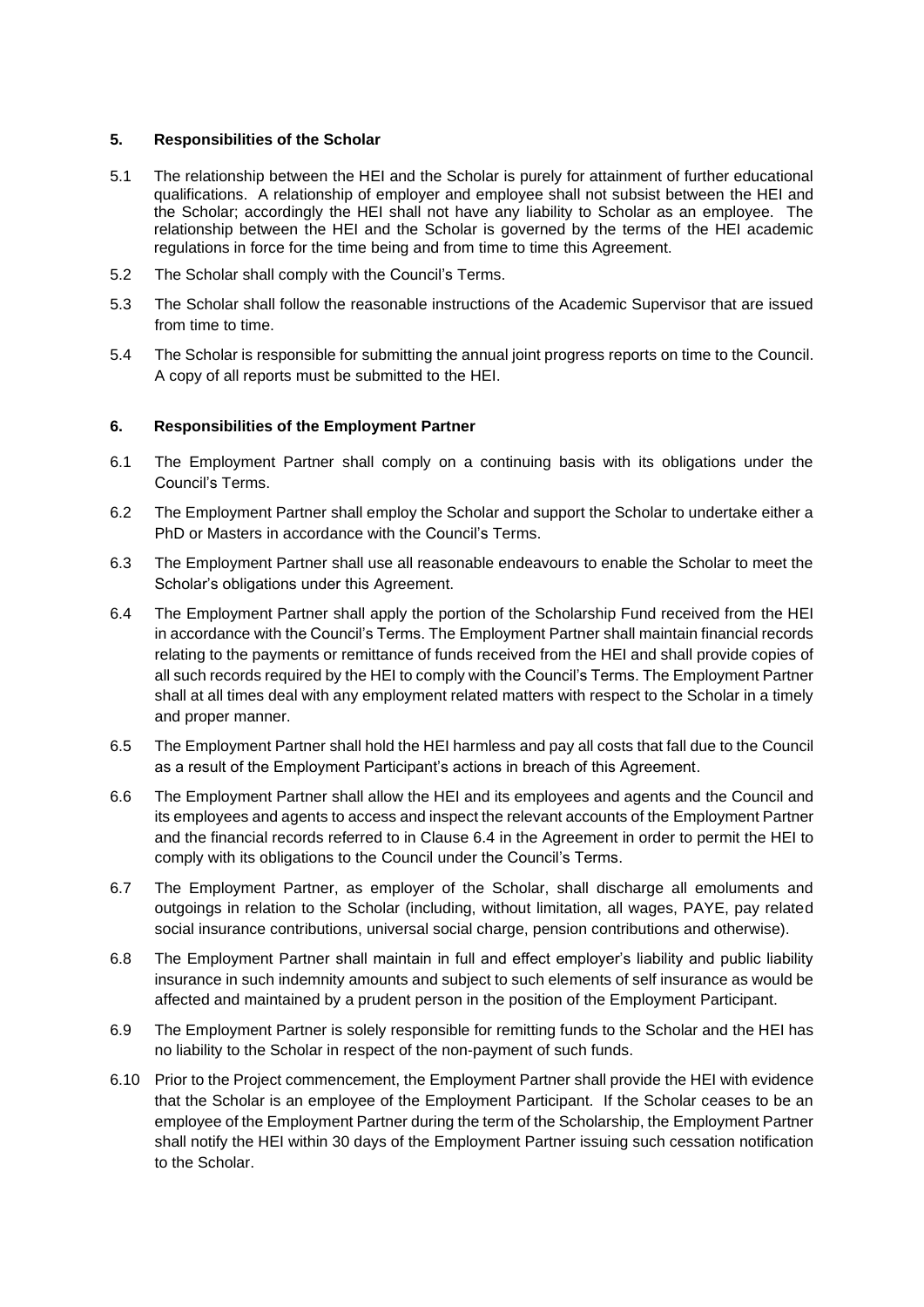#### **7. Intellectual Property**

- 7.1 *In this Agreement*
	- (a) a person shall be taken to participate in the generation of: (i) an invention, only if he is considered the, or an, inventor of that invention under Irish patent law as it stands on the date on which the invention is made; (ii) copyright, only if he is the, or an, author of the work in question for the purposes of Irish copyright law as it stands on the date on which the work is generated; and (iii) know-how or information only if he makes a significant intellectual contribution to its generation for these purposes the contribution of previously generated Intellectual Property does not constitute a significant intellectual contribution; and
	- (b) the term 'generated' includes a reference to the expressions 'discovered', 'conceived', 'first reduced to practice', 'created', and 'developed', and terms cognate with the term 'generated' shall be understood accordingly.
- 7.2 *Background IP.* Each Party shall retain all right and title to, and interest in its own Background IP. Nothing in this Agreement shall affect ownership of any Background IP. No licence to use any Background IP is granted or implied by this Agreement except the rights expressly granted in this Agreement.
- 7.3 *Register of IP.*
	- (a) Schedule 2 sets out a list of Background IP that the Parties have agreed to make available for the Project as at the date of this Agreement, together with details of any restrictions or encumbrances on the use of that Background IP.
	- (b) Any Party wishing to make available Background IP for use in the Project after the date of this Agreement shall provide the other Party with a written description of the Background IP together with details of any restrictions or encumbrances on the use of that Background IP.
	- (c) The Employment Partner shall maintain a register of Background IP contributed to the Project detailing the name of the contributing Party together with details of any restrictions or encumbrances on its use specified by the contributing Party.
	- (d) No Party may withdraw or make any amendments to the terms and conditions of any Background IP without the prior written approval of the other Party (such approval shall not be unreasonably withheld or delayed).
- 7.4 *Use of Background in the Project.* Each Party grants to the other Party a royalty-free, nonexclusive licence to use, and permit its Personnel who are involved in the Project to use, its Background IP for the purposes of carrying out the Project, but for no other purpose. Neither Party may grant any sub-licence to use the other Party's Background IP.
- 7.5 *Use of Background for other purposes.* Access rights to any other Party's Background IP for purposes other than that needed or necessary for carrying out the Research Project, including commercial purposes, shall be subject to a separate written agreement. This applies to the HEI and the Employment Partner only.
- 7.6 *Foreground IP.*

*(a)* all right and title to, and any interest in, any and all Foreground IP generated by the Scholar shall vest and remain vested in the Employment Partner.

*(b)* all right and title to, and any interest in, any and all Foreground IP generated by the HEI alone shall vest and remain vested in the HEI.

- 7.7 Subject to existing contractual obligations, the HEI grants to the other Parties a royalty-free nonexclusive licence to use HEI Foreground IP for the purpose and to the extent necessary for carrying out the Project.
- 7.8 The HEI grants to the Employment Partner a first option to negotiate a licence to commercially exploit any HEI Foreground IP. If the Employment Partner wishes to exercise an Option, it shall give an Exercise Notice to the HEI prior to the completion of the Project. Upon receipt of an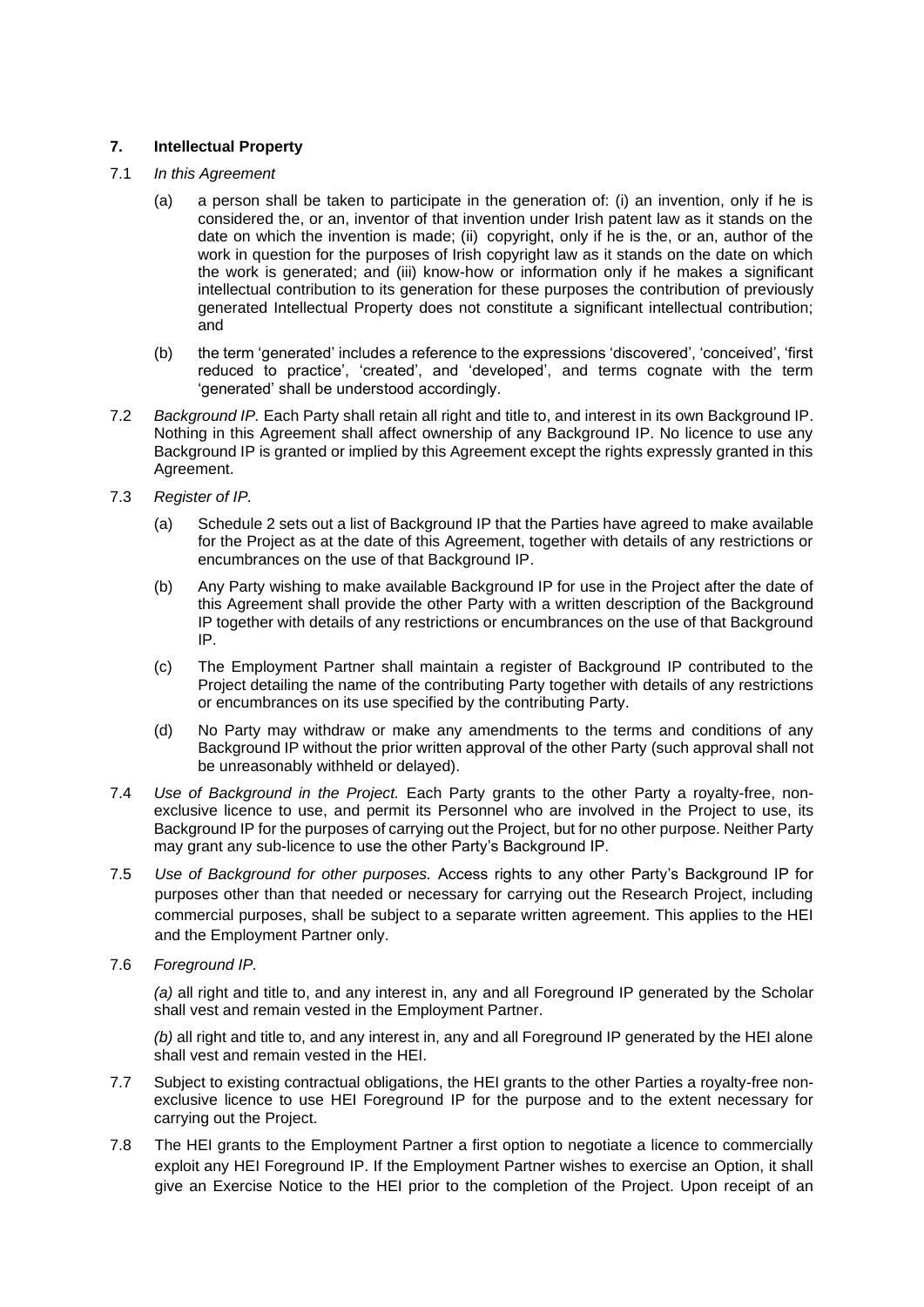Exercise Notice, the Parties acting reasonably shall promptly enter into negotiations in good faith with a view to the conclusion of a licence agreement in respect of the HEI Foreground IP during the Negotiation Period. If the Industry Party does not exercise its Option during the term of the Project or the Parties are unable to agree the terms of a licence agreement within the Negotiation Period that Option shall lapse.

7.9 Any such licence shall be on fair and reasonable commercial terms and subject to separate agreement.

#### **8. Confidentiality**

- 8.1 *Confidentiality obligations.* Each Receiving Party undertakes:
	- (a) to maintain as secret and confidential all Confidential Information obtained directly or indirectly from the Disclosing Party in the course of or in anticipation of this Agreement and to respect the Disclosing Party's rights therein;
	- (b) to use such Confidential Information only for the purposes of this Agreement;
	- (c) to disclose such Confidential Information only to those of its Personnel to whom and to the extent that such disclosure is reasonably necessary for the purposes of this Agreement; and
	- (d) to ensure that all those to whom disclosure of or access to such Confidential Information has been given comply with the provisions of this Agreement, and the Receiving Party shall be liable to the Disclosing Party for any breach of this Agreement by any of the foregoing.
- 8.2 *Exceptions to obligations.* The provisions of Clause 8.1 in the Agreement shall not apply to Confidential Information which the Receiving Party can demonstrate by reasonable, written evidence:
	- (a) was, prior to its receipt by the Receiving Party from the Disclosing Party, in the possession of the Receiving Party and at its free disposal; or
	- (b) is subsequently disclosed to the Receiving Party without any obligations of confidence by a third party who has not derived it directly or indirectly from the Disclosing Party; or
	- (c) is independently developed by the Receiving Party by individuals who have not had any direct or indirect access to the Disclosing Party's Confidential Information; or
	- (d) is or becomes generally available to the public through no act or default of the Receiving Party or its Personnel.
- 8.3 *Disclosure in accordance with legal obligations.* To the extent that the Receiving Party is required to disclose any of the Disclosing Party's Confidential Information by order of a court or other public body that has jurisdiction over it or under other statutory or regulatory obligations it may do so, provided that, before making such a disclosure the Receiving Party shall, unless it is prohibited from so doing by law:
	- (a) inform the Disclosing Party of the proposed disclosure as soon as possible, in any event, no later than five (5) business days after becoming aware of the proposed disclosure; and
	- (b) cooperate with the Disclosing Party's reasonable, lawful efforts to resist, limit or delay such disclosure (at the cost and expense of the Disclosing Party).

Disclosure of any Confidential Information pursuant to any such order or requirement shall not be deemed to render it non-confidential and the Receiving Party's obligations with respect to such Confidential Information shall not be changed or lessened by virtue of any such disclosure, unless such disclosure results in one or more of the exceptions listed in Clause 8.2 in the Agreement applying to that Confidential Information.

8.4 *Freedom of Information Act*. The Employment Partner acknowledges and agrees that the HEI is subject to FOIA and the codes of practice issued under FOIA as may be amended, updated or replaced from time to time. The Employment Partner agrees that all requests under FOIA relating to this Agreement and any other relevant records will be processed by the HEI under the terms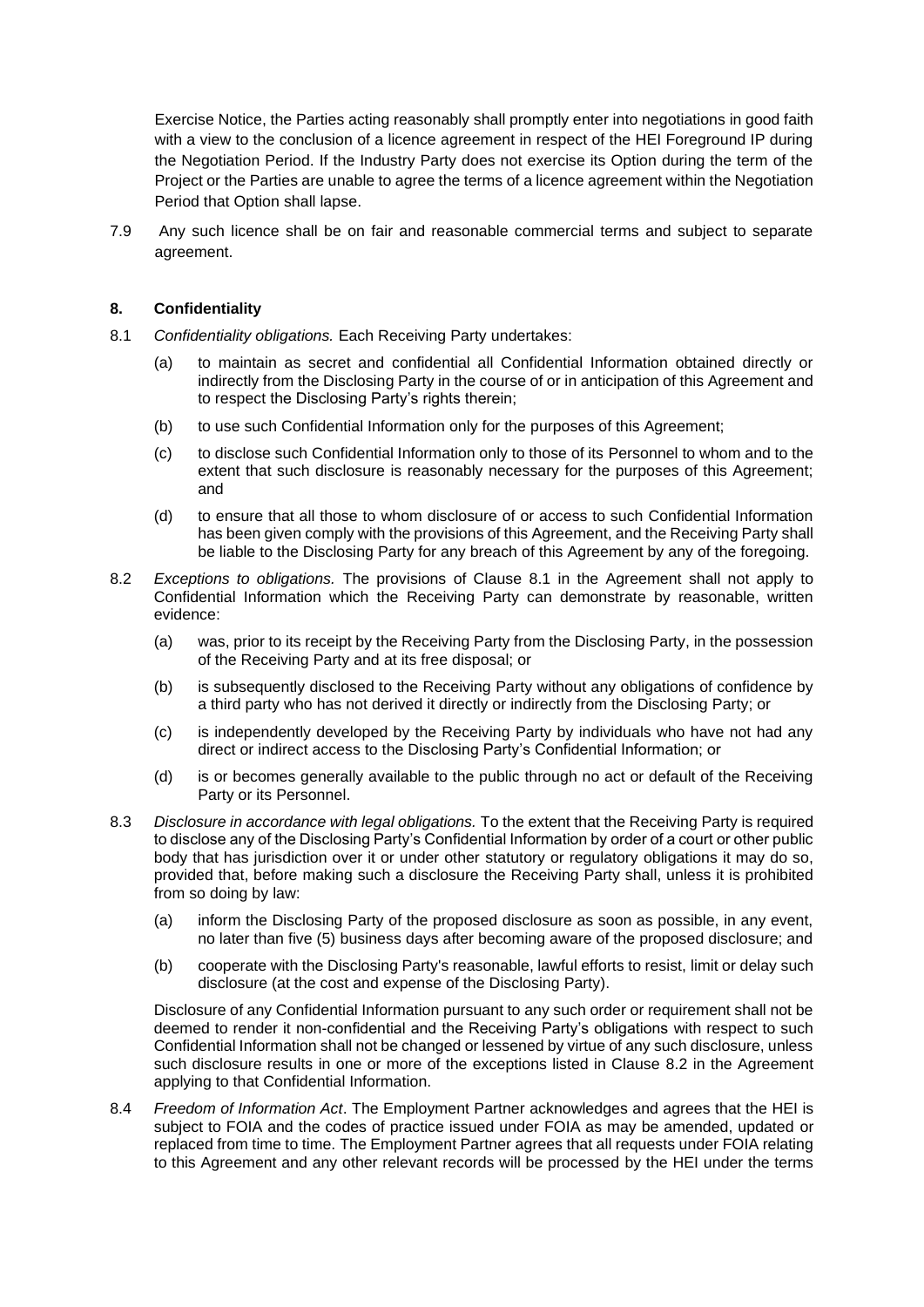of FOIA. The HEI and the Employment Partner shall communicate and cooperate in relation to the processing of any requests under FOIA*.*

- 8.5 *Notice of breach*. Each Party shall give notice to each of the other Party of any unauthorised use, disclosure, theft or other loss of that other Party's Confidential Information as soon as is practicable after becoming aware of it.
- 8.6 *Duration of obligations.* The obligations of confidentiality and non-use set out in this Clause 8 in the Agreement shall survive termination of this Agreement for any reason for a period of [five (5)] years from the date of termination.

#### **9. Publication**

- 9.1 The Parties recognise the Council's policy relating to the placement of research publications in open access repositories as set out in the Council's Terms. The Parties agree that the HEI and its authorised personnel, and the Scholar, shall be entitled to make oral, written or other public disclosures of the results of the Project and the Foreground Intellectual Property, including but not limited to:
	- a. making presentations at seminars, symposia, professional meetings; and
	- b. publishing in journals, or otherwise of their own choosing, methods and results in accordance with normal academic practice;

provided that the publication has been approved by the Academic Supervisor and the Employment Partner, in accordance with Clauses 9.2, 9.3 and 9.4 in the Agreement below.

- 9.2 *Prior consultation.* The Publishing Party shall submit its proposed publication in writing to the Reviewing Party at least 30 days before submitting it for publication.
- 9.3 *Delay for protection of IP.* If the Reviewing Party believes that delay is needed in order to seek patent or similar protection for any of the Reviewing Party's Background IP or any Foreground IP, the Reviewing Party may by giving written notice to the Publishing Party require the Publishing Party to delay the proposed publication for a maximum of ninety (90) days or other such time as both Parties may agree, or until any affected IP is protected, whichever is the sooner.
- 9.4 *Removal of Confidential Information.* All Foreground IP shall be treated as Confidential Information belonging to the Industry Party. The Reviewing Party may by giving written notice to the Publishing Party require the removal of any of the Reviewing Party's Confidential Information from the publication.
- 9.5 *Assumed permission.* If the Publishing Party does not receive a written objection from the Reviewing Party within 30 days of submission of notification of publication, then permission to publish shall be deemed to have been given.
- 9.6 The Scholar must receive written approval from the Academic Supervisor and the Employment Participant to proceed with the publication.
- 9.7 Notwithstanding the foregoing provisions of this Clause 9 in the Agreement, nothing in this Agreement shall preclude the Scholar from including results of the Project and the Foreground Intellectual Property in any thesis or other dissertation for a doctoral or other degree (a "Thesis") or from following procedures for examination and for admission to postgraduate degree status provided that:-

(a). a draft of the Thesis is submitted to the Employment Partner at least 30 days before the date of submission for examination; and

(b). where it is reasonably determined that the Thesis should be embargoed, the Parties agree that the Scholar is responsible for the embargo of the Thesis.

#### **10. Warranties and Undertakings**

10.1 *No implied warranties, etc.* Each Party acknowledges that, in entering into this Agreement, it does not do so in reliance on any representation, warranty or other provision except as expressly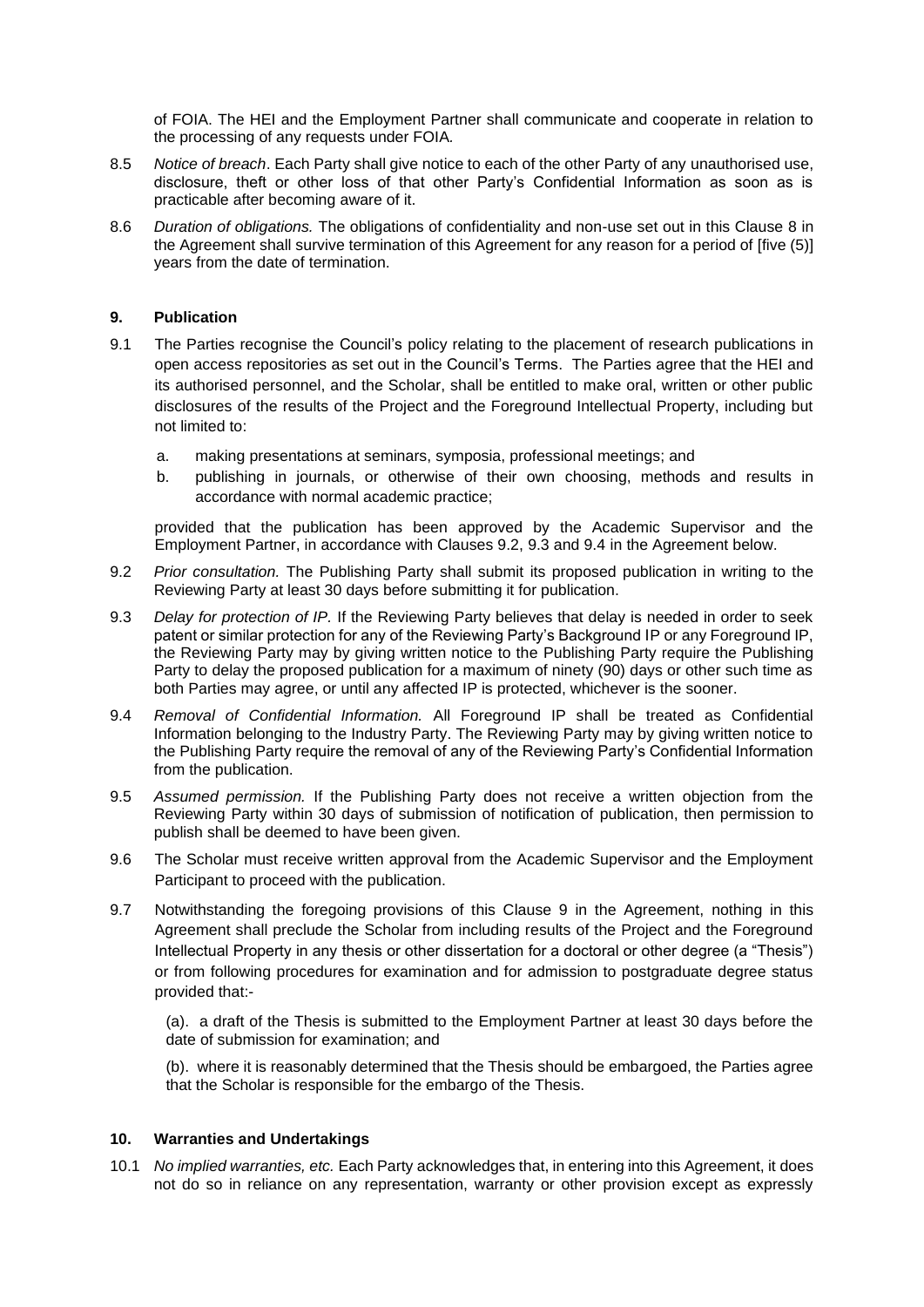provided in this Agreement, and any conditions, warranties or other terms implied by statute or common law are excluded from this Agreement to the fullest extent permitted by law.

- 10.2 No warranty or representation is provided by the HEI that the Scholar will obtain any qualification. The award of any such qualification shall be subject to satisfactory progression and solely at the HEI's discretion in accordance with the HEI's academic regulations for the time being and from time to time.
- 10.3 Only the Scholar has rights of appeal where such academic regulations are applied.
- 10.4 *Entitlement to enter the contract.* Each Party warrants to the other that it has full power and authority under its constitution and has taken all necessary actions and obtained all authorisations, licences, consents and approvals, to allow it to enter into this Agreement.
- 10.5 *No other warranties.* Neither Party warrants or undertakes that any result or outcome, whether stated in this Agreement or not, shall be achieved, be achievable or be attained at all or by a given Completion Date or any other date, nor does either Party give any warranty that the content or use of any results, Intellectual Property, reports, information or other materials provided in connection with this Agreement will not constitute or result in any infringement of third-party rights.

#### **11. Liability and insurance**

- 11.1 The HEI shall have no liability to the Employment Partner other than for breach of its obligations in accordance with Clause 8 (Confidentiality) in the Agreement. Notwithstanding the foregoing, the HEI's total liability in contract, tort or otherwise arising out of or in connection with or in relation to this Agreement and the Research Project, excluding breaches of Clause 8 (Confidentiality), shall be limited to an amount in euro equal to the amount of the Scholarship Fund paid by the HEI to the Employment Partner during the preceding 12 month period.
- 11.2 Where the HEI is required to refund all or any of the Scholarship Fund to the Council in accordance with the Council's Terms and the HEI is not at fault, then the Employment Partner shall, on request from the HEI, repay to the HEI the amount of the Scholarship Fund required to be refunded by the Council.

#### **12. Termination**

- 12.1 This Agreement shall continue until the earlier of
	- (a) cessation of the Project in accordance with the Council's Terms;
	- (b) following all appeals, the Scholar has received written confirmation that he has failed to meet the progression requirements as set out in the HEI academic regulation;
	- (c) the Employment Partner becomes insolvent;
	- (d) the Scholar is no longer an employee of the Employment Partner; or
	- (e) agreement in writing between the HEI and the Employment Partner that this Agreement should terminate.
- 12.2 *Survival of obligations.* On termination or expiration of this Agreement for any reason, all rights and duties of the Parties with regard to each other will cease except for rights and remedies which may have accrued prior to termination or expiration and any rights and/or obligations which expressly or by implication are intended to commence, survive or continue in effect on or after termination or expiration. Without prejudice to the generality of this Clause, the termination or expiration of this Agreement will not affect Clauses 6, 7, 8, 9, 11 and, to the extent applicable, 13 which shall survive the expiration and/or termination of this Agreement.

#### **13. General**

13.1 *Amendments.* This Agreement may only be amended in writing signed by duly authorised representatives of the Parties.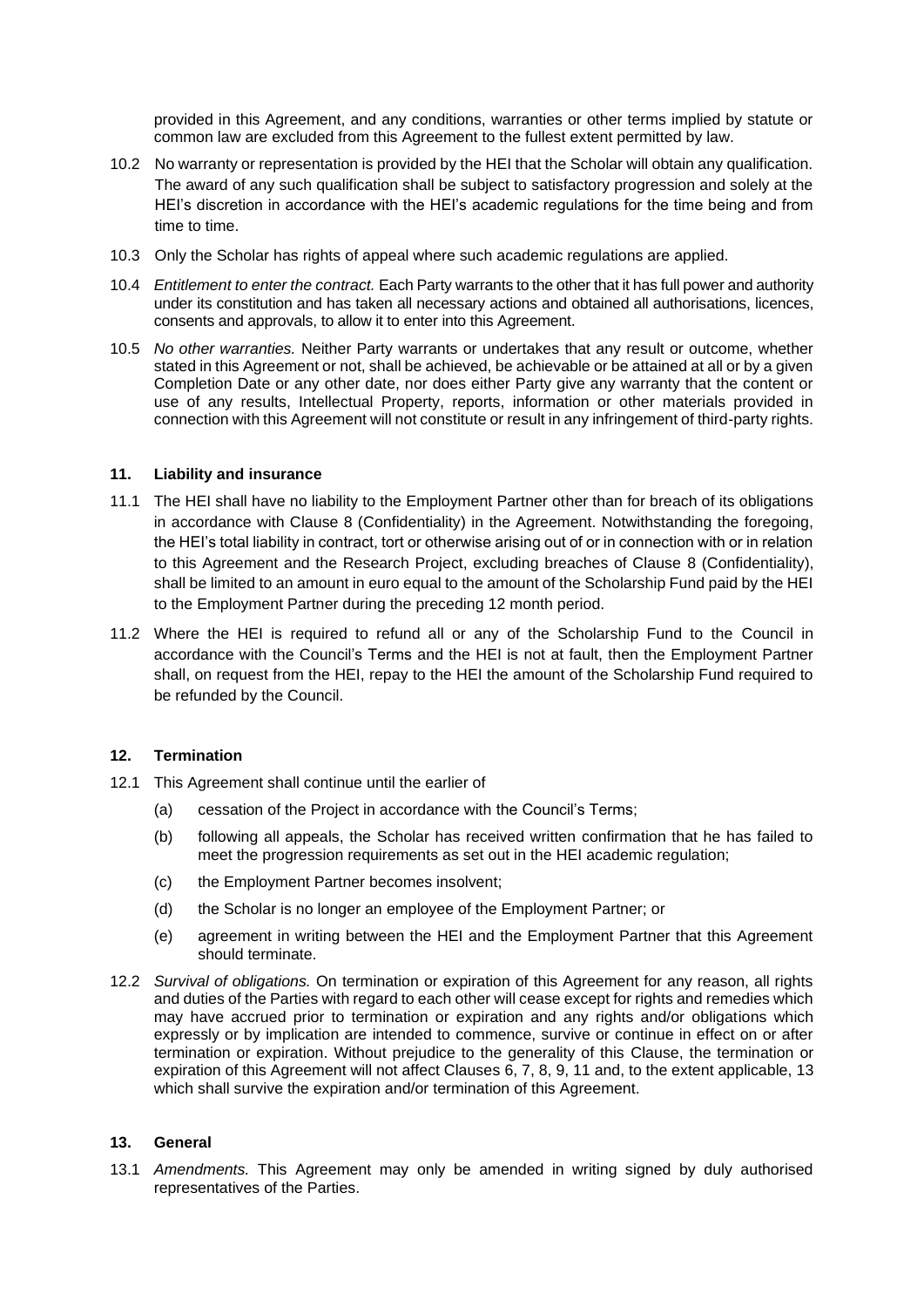- 13.2 *Assignment.* Neither Party may assign, mortgage, charge or otherwise transfer any or all of its rights and obligations under this Agreement without the prior written agreement of the other Party.
- 13.3 *Notices.* All notices given by either Party to the other pursuant to this Agreement shall be in writing and may be delivered by pre-paid post, registered courier or by hand to:

|         | <b>Employment Partner Contact:</b> | <b>HEI Contact:</b>     |
|---------|------------------------------------|-------------------------|
| Name    | l●l                                | $  \bullet  $           |
| Title   | [•]                                | $\lceil \bullet \rceil$ |
| Address | lo I                               | $\lceil \bullet \rceil$ |

Any such notice, if so given, shall be deemed to have been served:

- (a) if sent by hand, when delivered;
- (b) if sent by post or courier, one business day after posting.
- 13.4 *Severability*. If the whole or any part of a provision of this Agreement is or becomes illegal, invalid or unenforceable under the law of any jurisdiction, that shall not affect the legality, validity or enforceability under the law of that jurisdiction of the remainder of the provision in question or any other provision of this Agreement and the legality, validity or enforceability under the law of any other jurisdiction of that or any other provision of this Agreement.
- 13.5 *Counterparts and Signatures.* This Agreement may be executed in counterparts all of which taken together shall constitute one single agreement between the Parties. Transmission of an executed counterpart of this Agreement by fax or e-mail (in PDF, JPEG or other agreed format) shall take effect as delivery of an executed counterpart of this Agreement. If either method of delivery is adopted, without prejudice to the validity of the agreement thus made, each Party shall provide the others with the original of such counterpart as soon as reasonably possible thereafter.
- 13.6 *Announcements.* Neither Party shall make any press or other public announcement concerning any aspect of this Agreement, or make any use of the name of the other Party in connection with or in consequence of this Agreement, without the prior written consent of the other Party.
- 13.7 *Law and jurisdiction.* This Agreement and any non-contractual obligations arising out of or in connection with this Agreement shall be governed by and construed in accordance with the laws of Ireland and each Party agrees to submit to the exclusive jurisdiction of the courts of Ireland.

#### **Agreed by the parties through their authorised signatories:**

| <b>SIGNED</b> For and on behalf of the HEI<br>[Insert full legal name of the HEI] | <b>SIGNED</b> For and on behalf of<br>[Insert full legal name of the Employment<br>Partner] |
|-----------------------------------------------------------------------------------|---------------------------------------------------------------------------------------------|
| Signed                                                                            | Signed                                                                                      |
| Name                                                                              | Name                                                                                        |
| Title                                                                             | Title                                                                                       |
| Date                                                                              | Date                                                                                        |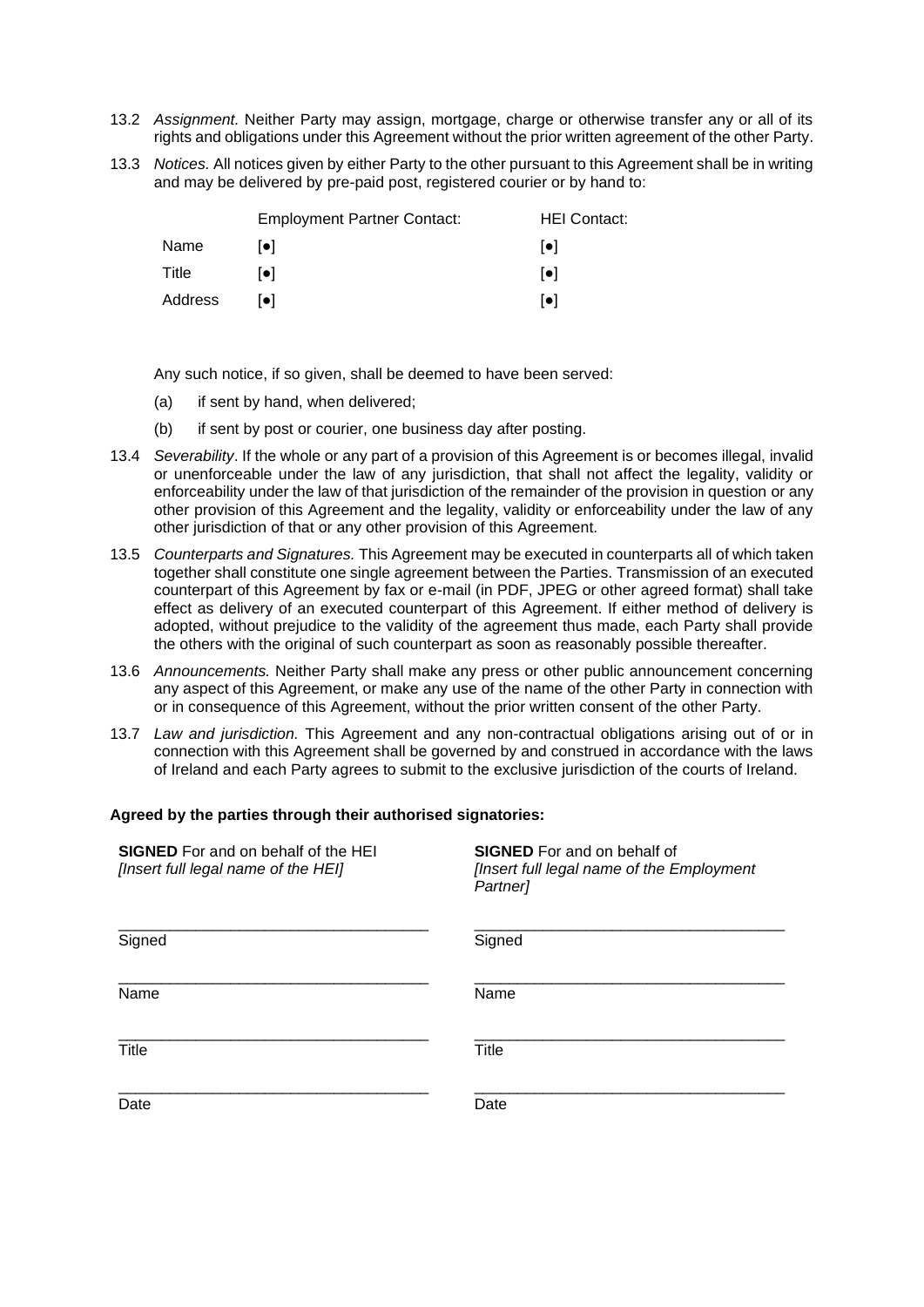| <b>SIGNED</b> by the Scholar | Agreed and acknowledged by the Academic<br>Supervisor |
|------------------------------|-------------------------------------------------------|
| Signed                       | Signed                                                |
| Name                         | Name                                                  |
| Title                        | Title                                                 |
| Date                         | Date                                                  |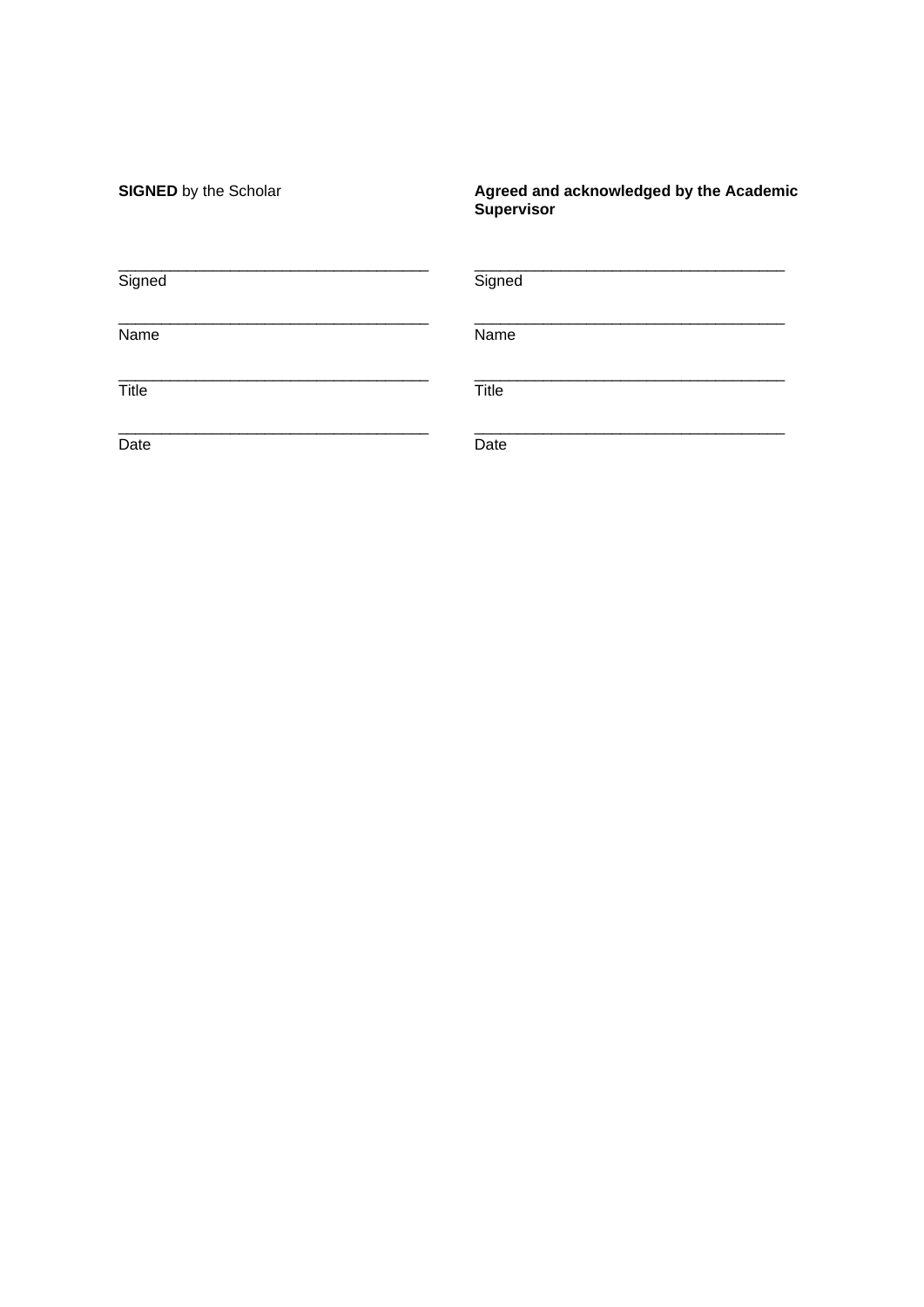# **Schedule 1**

### **Project Plan**

| <b>Commencement</b><br><b>Date</b> |                                                                                                                                            |
|------------------------------------|--------------------------------------------------------------------------------------------------------------------------------------------|
| <b>Completion Date</b>             |                                                                                                                                            |
| <b>Scope of Project</b>            | Insert the project plan as agreed for funding under the Irish Research Council's<br><b>Employment Based Programme Terms and Conditions</b> |